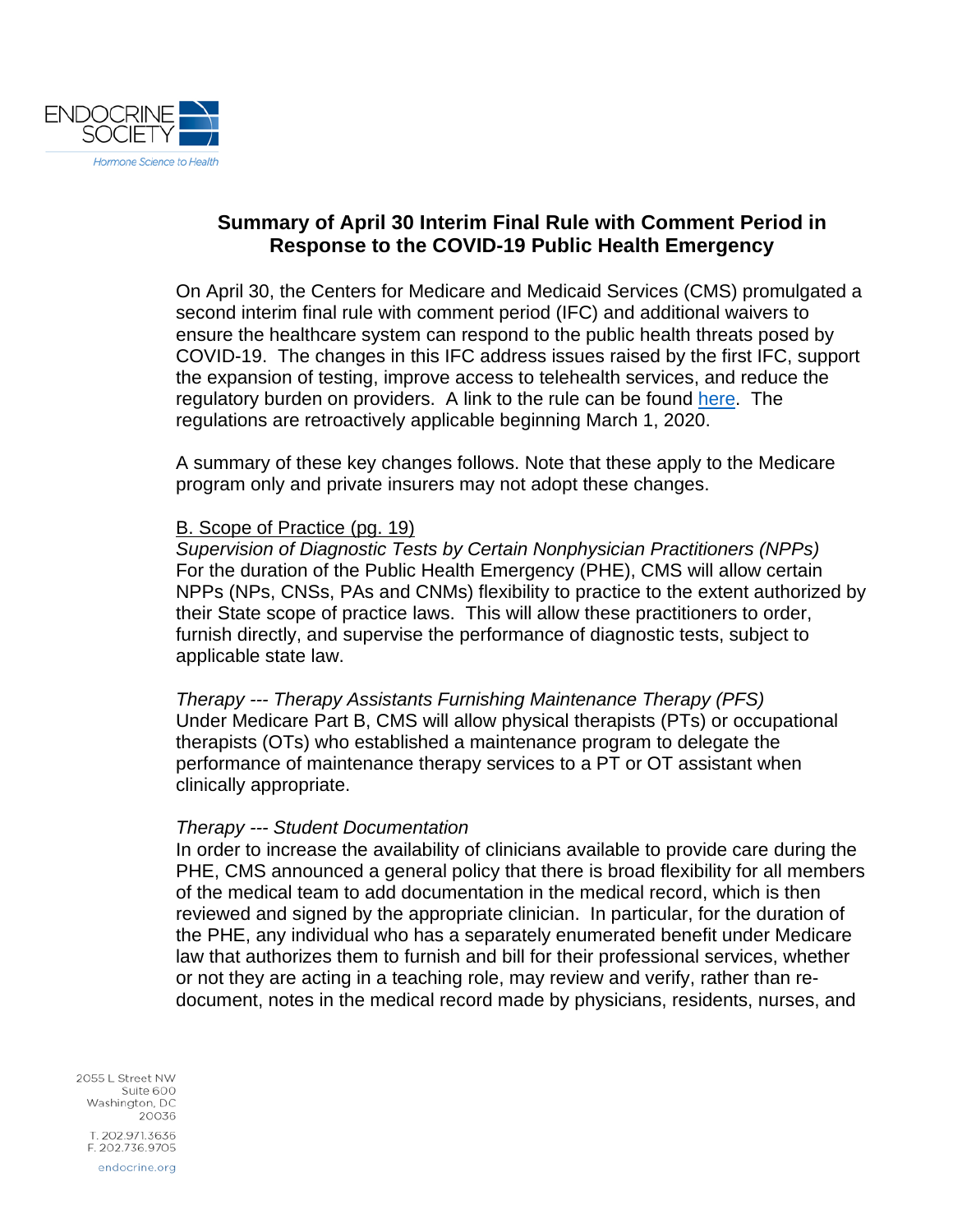

students (including students in therapy or other clinical disciplines), or other members of the medical team.

*Pharmacists Providing Services Incident to a Physicians' Service* CMS clarifies that pharmacists fall within the regulatory definition of auxiliary personnel who may provide services incident to the services of the billing physician or NPP, and under the appropriate supervision, if payment for the services is not made under Part D.

### C. Modified Requirements for Ordering COVID-19 Diagnostics Laboratory Tests (pg. 27)

In order to expand testing capacity, CMS is removing the requirement that certain diagnostic tests are covered only based on the order of a treating physician or NPP. During the PHE, tests may be covered when ordered by any health care professional authorized to do so under state law. CMS is also removing the same ordering requirements for a diagnostic laboratory test for influenza virus or respiratory syncytial virus (RSV) as symptoms may be similar as for COVID-19. CMS has included a list of diagnostic lab tests for which the ordering requirement has been removed, available [here.](https://www.cms.gov/files/document/covid-ifc-2-flu-rsv-codes.pdf) This only applies to influenza or RSV diagnostic test that are "furnished in conjunction with a COVID-19 diagnostic laboratory test as medically necessary in the course of establishing or ruling out a COVID-19 diagnosis or of identifying patients with an adaptive immune response to SARS-CoV-2 indicating recent or prior infection;" unrelated or repeat testing is not considered medically necessary.

If a COVID-19 test is furnished without a physician or NPP's order, the laboratory that conducts the test is required to directly notify the patient of the results, and to meet other applicable test result reporting requirements, including reporting to local public health officials.

## E. Treatment of Certain Relocating Provider-based Departments during the COVID-19 PHE (pg. 33)

CMS adopted a temporary extraordinary circumstances relocation exception policy for excepted off-campus provider-based departments (PBD) that relocate offcampus during the PHE. The agency is extending the temporary policy to oncampus PBDs that relocate off-campus during the PHE and will allow the relocating PBDs to continue to be paid under the OPPS (as opposed to the PFS). CMS also streamlined the process for relocating PBDs to obtain the temporary extraordinary circumstances policy exception.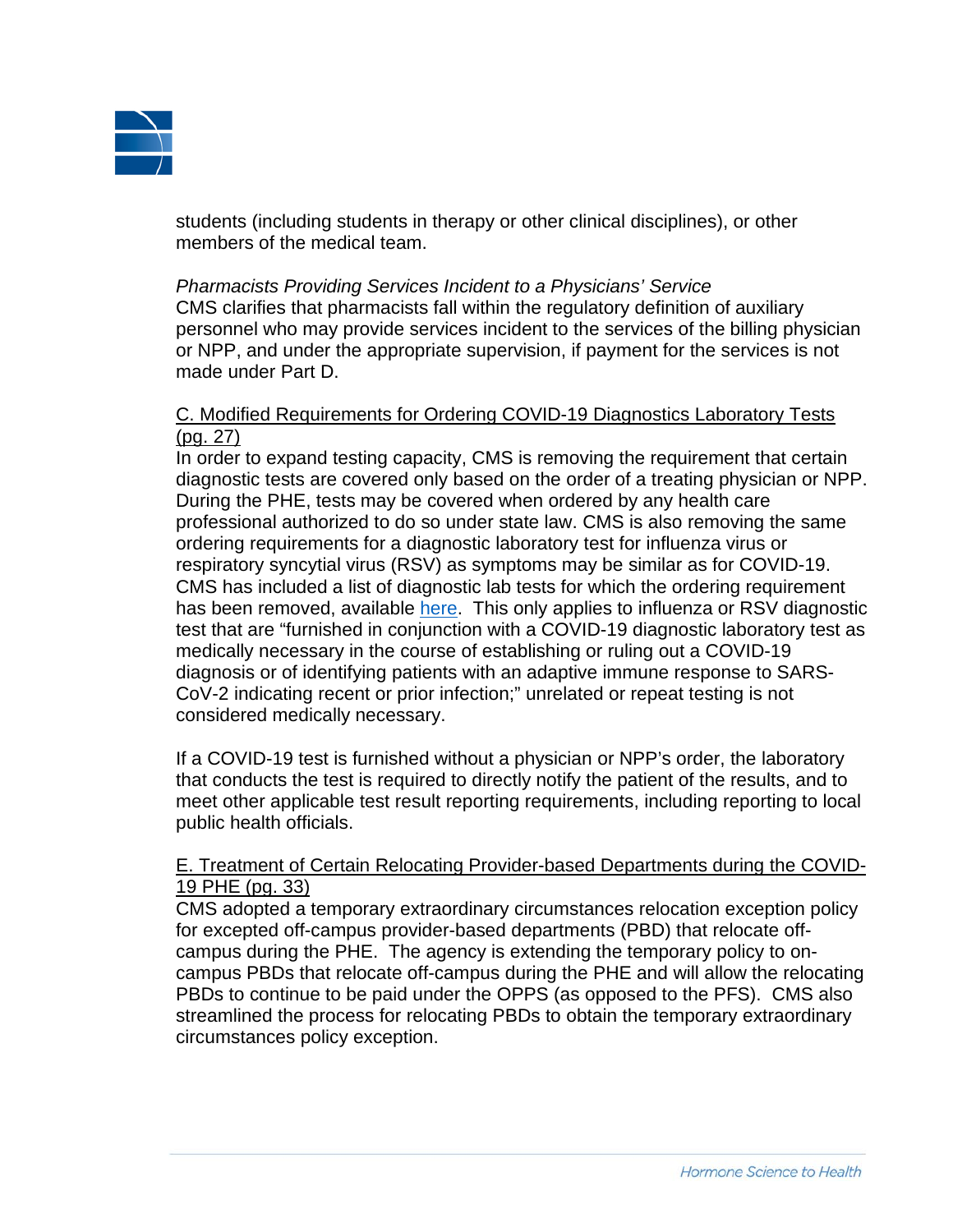

F. Furnishing Outpatient Services in Temporary Expansion Locations of a Hospital or a Community Mental Health Center (Including the Patient's Home) (pg. 44) CMS clarified that hospital and community mental health center (CMHC) staff can furnish certain outpatient therapy, counseling, and educational services (including partial hospitalization program (PHP) services) incident to a physician's service during the COVID-19 PHE to a beneficiary in their home or other temporary expansion location using telecommunications technology. In these circumstances, the hospital can furnish services to a beneficiary in a temporary expansion location (including the beneficiary's home) if that beneficiary is registered as an outpatient. The CMHC is able to furnish services in an expanded CMHC (including the beneficiary's home) to a beneficiary who is registered as an outpatient. The agency also clarified that hospitals can furnish clinical staff services (for example, drug administration) in the patient's home, which is considered providerbased to the hospital during the COVID-19 PHE, and to bill and be paid for these services when the patient is registered as a hospital outpatient. Further, when a patient is receiving a professional service via telehealth in a location that is considered a hospital PBD, and the patient is a registered outpatient of the hospital, the hospital in which the patient is registered may bill the originating site facility fee for the service.

## G. Medical Education (pg. 60)

#### *Indirect Medical Education (IME)*

In order to give hospitals, inpatient rehabilitation facilities (IRF) and inpatient psychiatric facilities (IPFs) that provide services to Medicare beneficiaries flexibility to respond to COVID-19, CMS is changing policies to remove restrictions in IME or teaching status adjustment payment amounts during the PHE.

In particular, CMS will hold teaching hospitals harmless from reductions in IME payments due to increases in bed counts due to COVID-19. The agency will exclude beds temporarily added during the PHE from calculations to determine IME payment amounts. CMS is also revising its policy to ensure that teaching IRFs and IPFs can take patients from inpatient acute care hospitals without being penalized with lower teaching status adjustments. For the duration of the PHE, an IRF's or IPF's teaching status adjustment payment amount will be the same as it was on the day before the PHE was declared.

*Time Spent by Residents at Another Hospital During the COVID-19 PHE* CMS is revising its direct graduate medical education (DGME) policy to allow teaching hospitals to claim the time spent by residents training at other hospitals for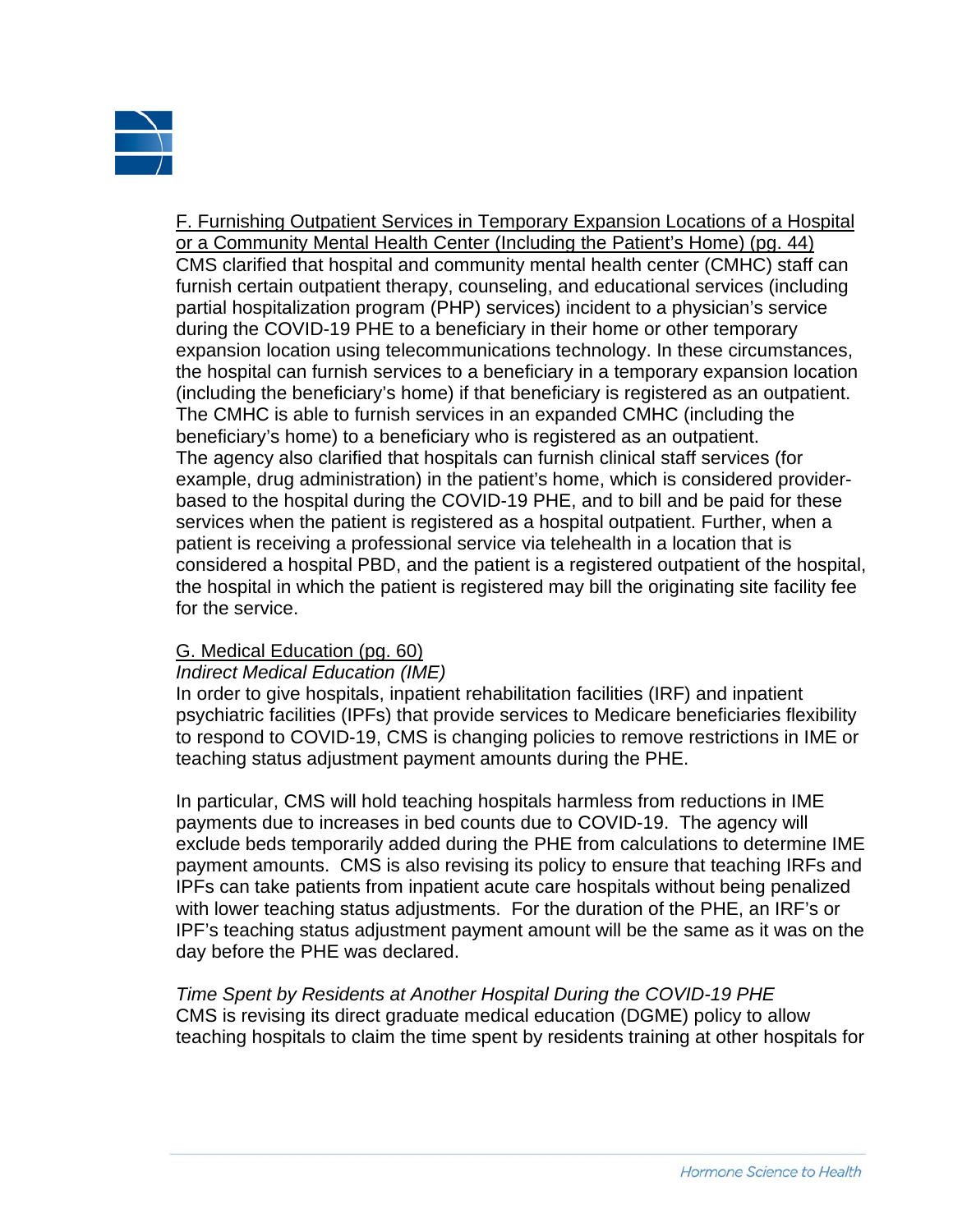

the duration of the PHE. This policy will apply as long as the following requirements are met:

- (1) The sending hospital sends the resident to another hospital in response to the COVID-19 pandemic.
- (2) Time spent by the resident at the other hospital would be considered to be time spent in approved training if the activities performed by the resident are consistent with guidance for the approved medical residency program at the sending hospital.
- (3) The time that the resident spent training immediately prior to and/or subsequent to the timeframe that the PHE was in effect was included in the sending hospital's FTE resident count.

CMS has also waived certain requirements under the Medicare conditions of participation at Sec. 482.41 and 485.623, and time spent by residents at locations at locations that meet these requirements will not be treated differently from time spent by residents at the hospital prior to the PHE.

I. Durable Medical Equipment (DME) Interim Pricing in the CARES Act (pg. 69) CMS implements Section 3712 of the CARES Act, which prevents the scheduled decrease in payment amounts for durable medical equipment (DME) by revising the fee schedule amounts for certain DME and enteral nutrients, supplies, and equipment furnished in non-CBAs other than former CBAs through the duration of the PHE. A list of product categories included in the DMEPOS CBP can be found [here.](https://dmecompetitivebid.com/cbic/cbic2021.nsf/DocsCat/IOH71ITDM2)

## L. Medicare Shared Savings Program (pg. 83)

CMS is modifying the Medicare Shared Savings Program (MSSP) policies to address the impact of the COVID-19 PHE and encourage continued participation by Accountable Care Organizations (ACOs). The agency outlined the following changes to the MSSP:

- According to CMS, there are currently 160 ACO Shared Savings Program participation agreements that will end on December 31, 2020. The changes outlined in this IFC will allow ACOs whose current agreement periods expire on December 31, 2020, the option to extend their existing agreement period by one year.
- ACOs in the BASIC track may elect to maintain their current level of participation for performance year (PY) 2021.
- CMS clarified the applicability of the program's extreme and uncontrollable circumstances policy to mitigate shared losses for the period of the PHE. According to the agency, "under the existing extreme and uncontrollable circumstances policies for the Shared Savings Program, the timeframe for the extreme and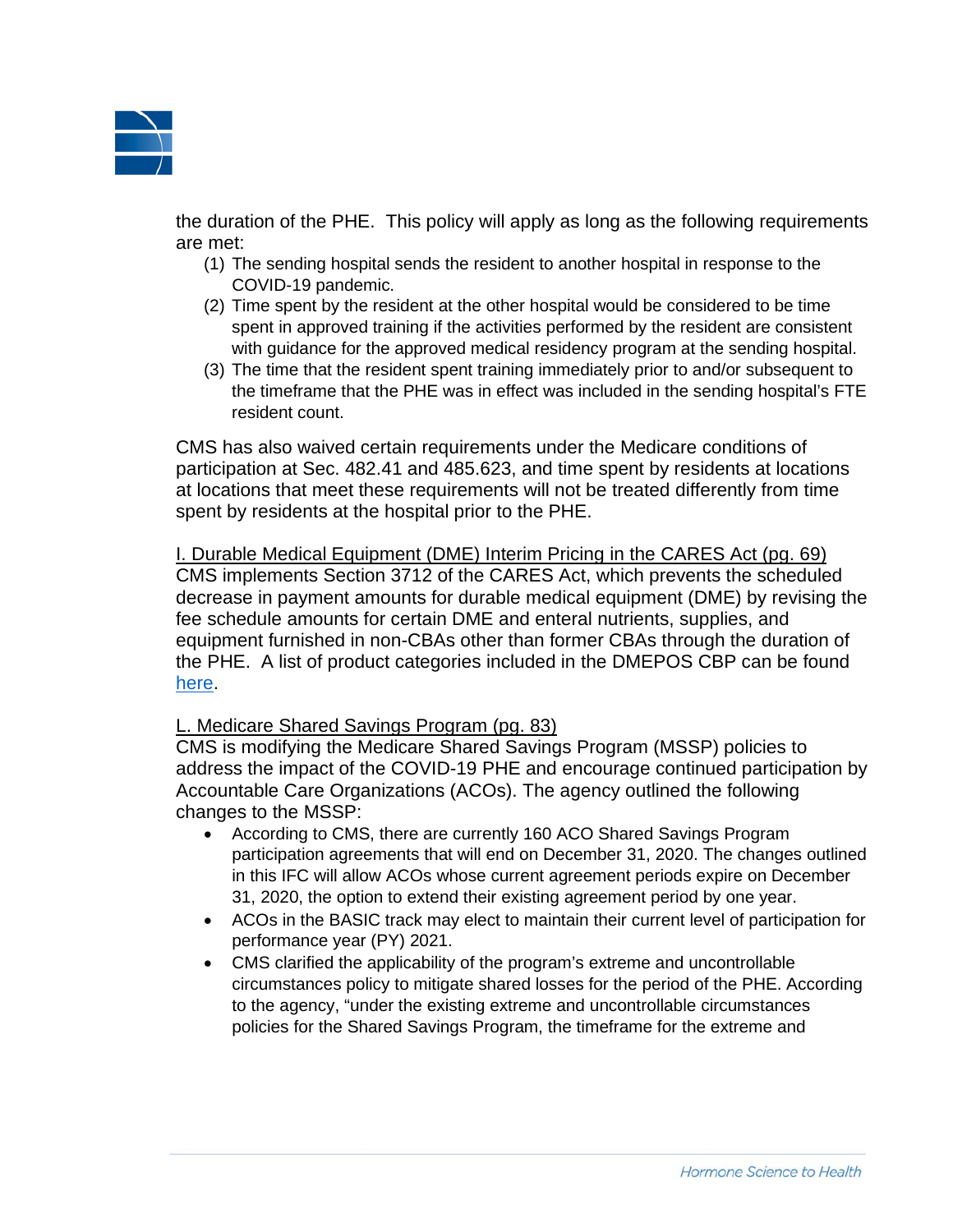

uncontrollable circumstance of the COVID-19 pandemic for purposes of mitigating shared losses will extend for the duration of the COVID-19 PHE." If the PHE lasts 6 months, any shared losses an ACO encounters for PY 2020 would be reduced by one-half.

- The agency made adjustments to program calculations to mitigate the impact of COVID-19 on ACOs. All Part A and Part B Fee-for-Service payment amounts for an episode of care for treatment of COVID-19, triggered by an inpatient service, and as specified on Part A and Part B claims with dates of service during the episode, will be excluded from Shared Savings Program calculations.
- CMS is expanding the definition of primary care services for purposes of determining beneficiary assignment to include telehealth codes for virtual check-ins, e-visits, and telephonic communication.

#### M. Additional Flexibility under the Teaching Physician Regulations (pg. 130)

CMS updated the list of services included under the primary care exception (PCE) on an interim basis for the duration of the PHE. Medicare may make payment to the teaching physician for the following services when furnished by a resident under the PHE:

*Services Included in the March 31 IFC:*

• New and established office/outpatient E/M codes (99201-99205 and 99211-99215) Wellness visit codes (G0402, G0438-G0439)

*Services Added to the April 30 IFC:*

- Telephone E/M codes (99441-99443)
- Translational Care Management (TCM) codes (99495 and 99496)
- E-visit codes (99421-99423)
- Virtual check-in codes (G2010 and G2012)
- Interprofessional consultation code (99452)

CMS recognizes that there are circumstances where the physical presence of the teaching physician may be impossible as he or she may be at home, under quarantine, etc. In the March 30 IFC, CMS did not specify that the direct supervision requirement could be fulfilled immediately after the patient visit. In response to stakeholder concern and requests for clarity, CMS is revising regulations on an interim basis that the teaching physician may not only direct the care furnished by residents, but he or she may also review the services provided by the resident during or immediately following the visit via audio/video real time communications technology.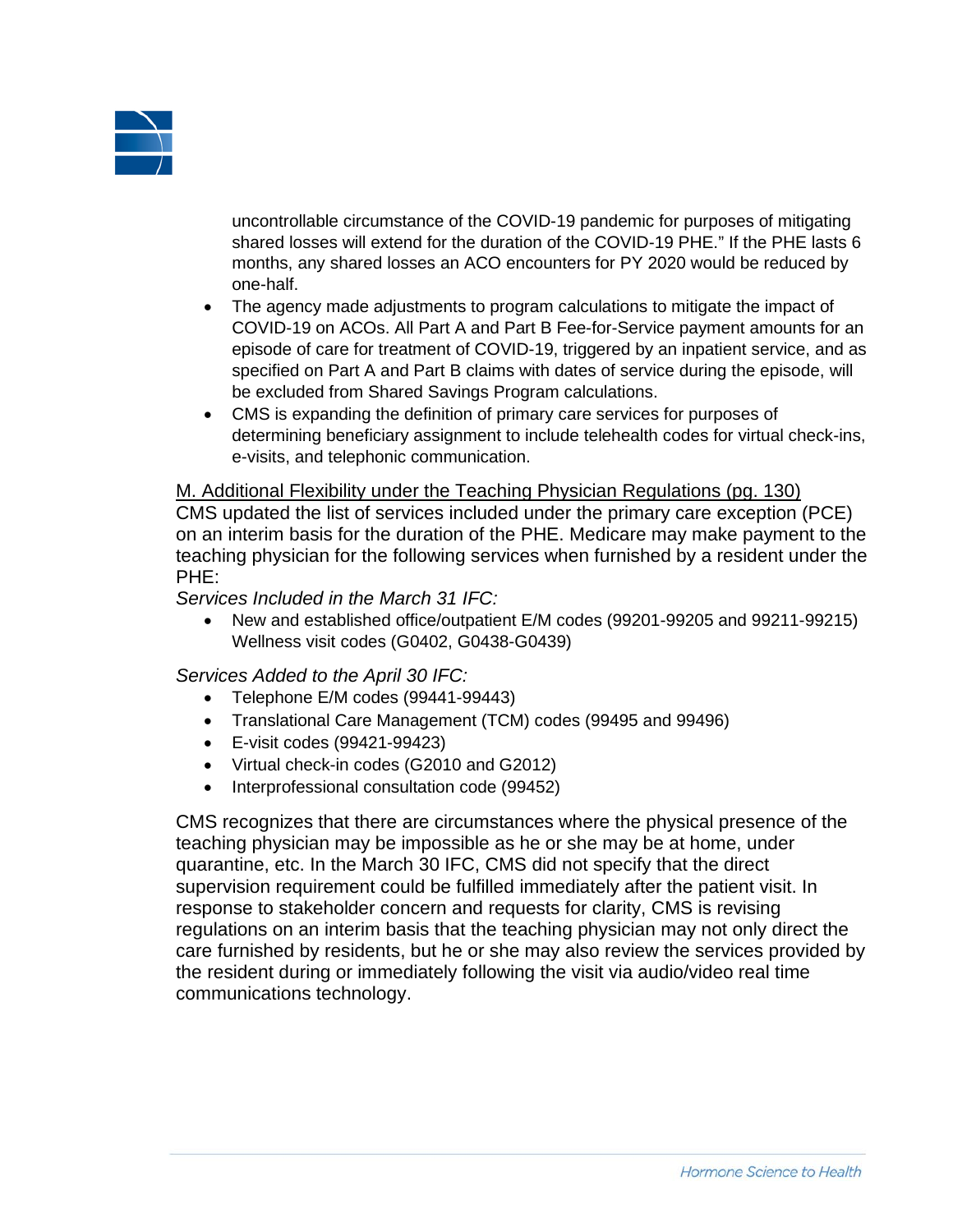

### N. Payment for Audio-Only Telephone Evaluation and Management Services (pg. 137)

In response to stakeholders' concern that the intensity of furnishing an audio-only visit to beneficiaries during the COVID-19 PHE is not accurately captured by the valuation of the telephone E/M services established in the March 31 IFC, CMS is finalizing new RVUs for these services based on the RVUs associated with the level 2-4 established office/outpatient E/M visits. On an interim basis for the duration of the COVID-19 PHE, CMS is crosswalking CPT codes 99212, 99213, and 99214 to CPT codes 99441, 99442, and 99443, respectively. CMS is also crosswalking the direct PE inputs associated with these codes. The telephone E/M services have been added to the list of Medicare telehealth services for the duration of the PHE and CMS separately issued a Section 1135 waiver for these services.

| <b>CPT Code</b> | <b>Total Facility RVUs</b> | <b>Total Payment</b> |
|-----------------|----------------------------|----------------------|
| 99441           | 0.73                       | \$26.35              |
| 99442           | 1.45                       | \$52.33              |
| 99443           | 2.23                       | \$80.48              |

# O. Flexibility for Medicaid Laboratory Services (pg. 141)

CMS believes that it is important for Medicaid beneficiaries to have broad access to tests to detect the SARS-CoV-2 virus and/or antibodies to the SARS-CoV-2 virus. Therefore, CMS is providing coverage of COVID-19 tests, including tests administered in non-office settings and coverage for the laboratory processing of self-collected COVID-19 tests that are FDA-approved for self-collection. These flexibilities would be applicable for the COVID-19 PHE and future PHEs resulting from an outbreak of communicable disease.

## R. Merit-based Incentive Payment System (MIPS) Qualified Clinical Data Registry (QCDR) Measure Approval Criteria (pg. 153)

CMS reports that over 50 percent of the QCDRs approved for the 2020 performance year (PY) are supported by specialty societies that represent and support clinicians on the front lines of the COVID-19 pandemic. CMS does not wish to burden these clinicians with having to submit data to a QCDR so they are amending the QCDR measure approval criteria outlined in the CY 2020 PFS final rule. CMS is delaying the implementation date for the completion of QCDR measure testing by one year. Specifically, beginning with the 2022 PY (previously 2021), all QCDR measures must be developed and tested, with complete testing results at the clinician level, prior to submitting the QCDR measure at the time of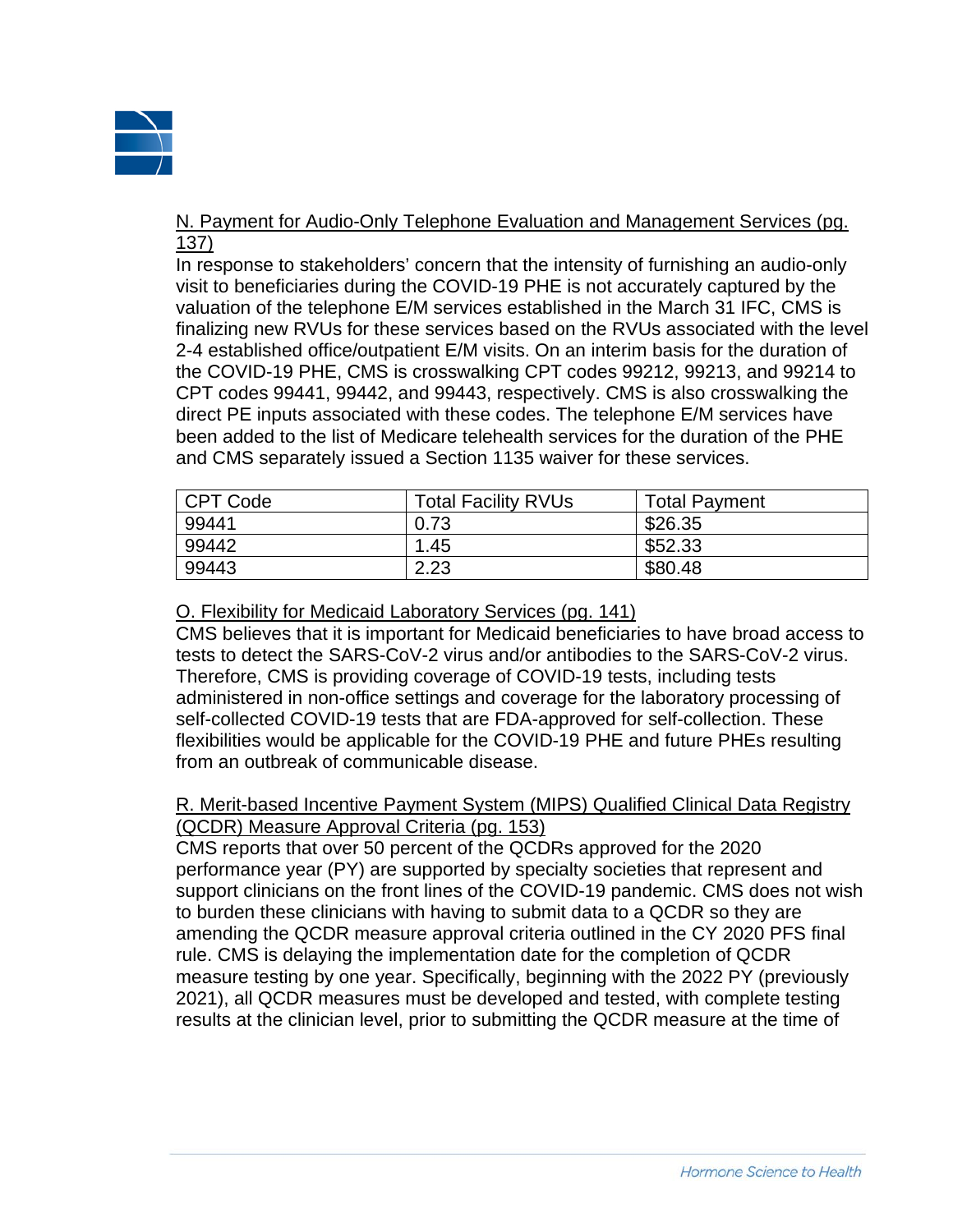

self-nomination. During this one-year delay, CMS will review QCRD measures to ensure they are still valid, reliable, and align with the goals of the Meaningful Measure initiative. CMS is also delaying the collection of data on QCDR measures by one year. Beginning with the 2022 PY (previously 2021), QCDRs will be required to collect data on a QCDR measure, appropriate to the measure type, prior to submitting the QCDR measure for CMS consideration during the self-nomination period.

S. Application of Certain National Coverage Determination and Local Coverage Determination Requirements during the PHE for the COVID-19 Pandemic (pg. 157) CMS finalized that National Coverage Determination (NCD) and Local Coverage Determination (LCD) requirements for face-to-face, in-person, or other implied faceto-face services would not apply during the COVID-19 PHE in the IFC published on March 30. In that rule, the agency also finalized policy that it would not enforce the clinical indications across respiratory, home anticoagulation management, and infusion pump NCDs and LCDs. However, none of these changes waive medical necessity requirements and providers must continue to document medical necessity for all services.

In this IFC, the agency states that they will not enforce the clinical indications for therapeutic continuous glucose monitors (CGMs) in LCDs. This means the agency will not enforce the clinical indications restricting the type of diabetes that a beneficiary must have or the requirement that a beneficiary must demonstrate need for frequent blood glucose testing in order to permit COVID-19 infected patients with diabetes to receive a Medicare covered therapeutic CGM.

## V. COVID-19 Serology Testing (pg. 168)

FDA-authorized COVID-19 serology testing to detect SARS-CoV-2 antibodies will be covered by the Medicare program on an interim basis as they fall under the diagnostic laboratory test benefit category. Coverage outside of a PHE would be established through the NCD process, but CMS sees a need to establish timely and uniform coverage during the PHE. The agency expects to be billed once per sample when clinically indicated.

Z. Time Used for Level Selection for Office/Outpatient Evaluation and Management Services Furnished Via Medicare Telehealth (pg. 182) In the March 30 IFC, CMS finalized policy to allow providers to select office/outpatient evaluation and management (E/M) visit level when furnished via telehealth by time or medical decision making (MDM) on the date of service. There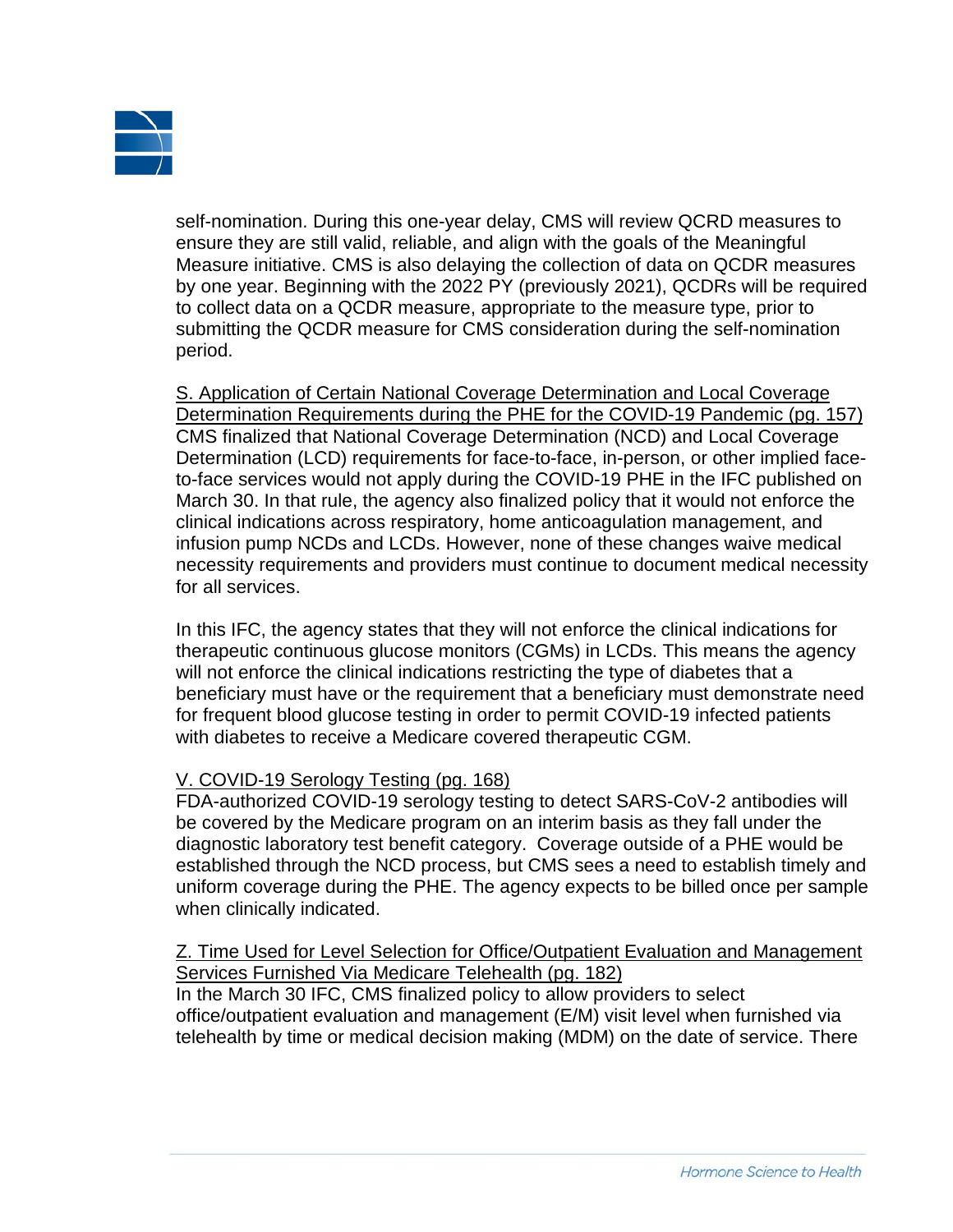

was confusion because there was a discrepancy between the times for these services listed in the public use file and those listed in the code descriptor. The agency is finalizing policy to allow providers to select the E/M visit level based on the time of the code descriptor during the PHE.

### AA. Updating the Medicare Telehealth List (pg. 182)

CMS added a number of services to the Medicare telehealth list in the March 30 IFC, but is modifying the process to add or delete services from this list to expedite it during the PHE. The agency will allow services to be added to the list on a subregulatory basis by posting new services on the web list of telehealth services when the agency receives a request to add a service that can be furnished in full by a distant site practitioner to a beneficiary in a manner that is similar to the in-person service. The additional services added through this expedited process will only be on the list during the PHE. An updated list of services payable under the Medicare PFS when furnished via telehealth can be found [here.](https://www.cms.gov/Medicare/Medicare-General-Information/Telehealth/Telehealth-Codes)

## BB. Payment for COVID-19 Specimen Collection to Physicians, Nonphysician Practitioners, and Hospitals (pg. 184)

CMS is providing additional payment for assessment and COVID-19 specimen collection to support testing. The agency established policy in the March 30 IFC to pay a nominal specimen collection fee and a travel allowance to independent laboratories for specimen collection for patients who are homebound or inpatients not in a hospital. They believe this original policy did not describe the services provided in the context of large-scale dedicated testing operations involving a physician or NPP delivered to new patients. While CPT code 99211 applies to patients with whom providers have established relationships, in the context of this PHE, CMS has determined it can be used for new patients when a provider delivers symptom and exposure assessment along with specimen collection. For hospital outpatient departments (HOPDs), the agency is creating a new E/M code solely to support COVID-19 testing for the PHE:

HCPCS code C9803: Hospital outpatient clinic visit specimen collection for severe acute respiratory syndrome coronavirus 2 (sars-cov-2) (coronavirus disease [covid-19]), any specimen source

This new code will be assigned to APC 5731 Level 1 Minor Procedures and will have a status indicator "Q1" to indicate this service will be conditionally packaged under the OPPS when billed with a separately payable primary service in the same encounter.